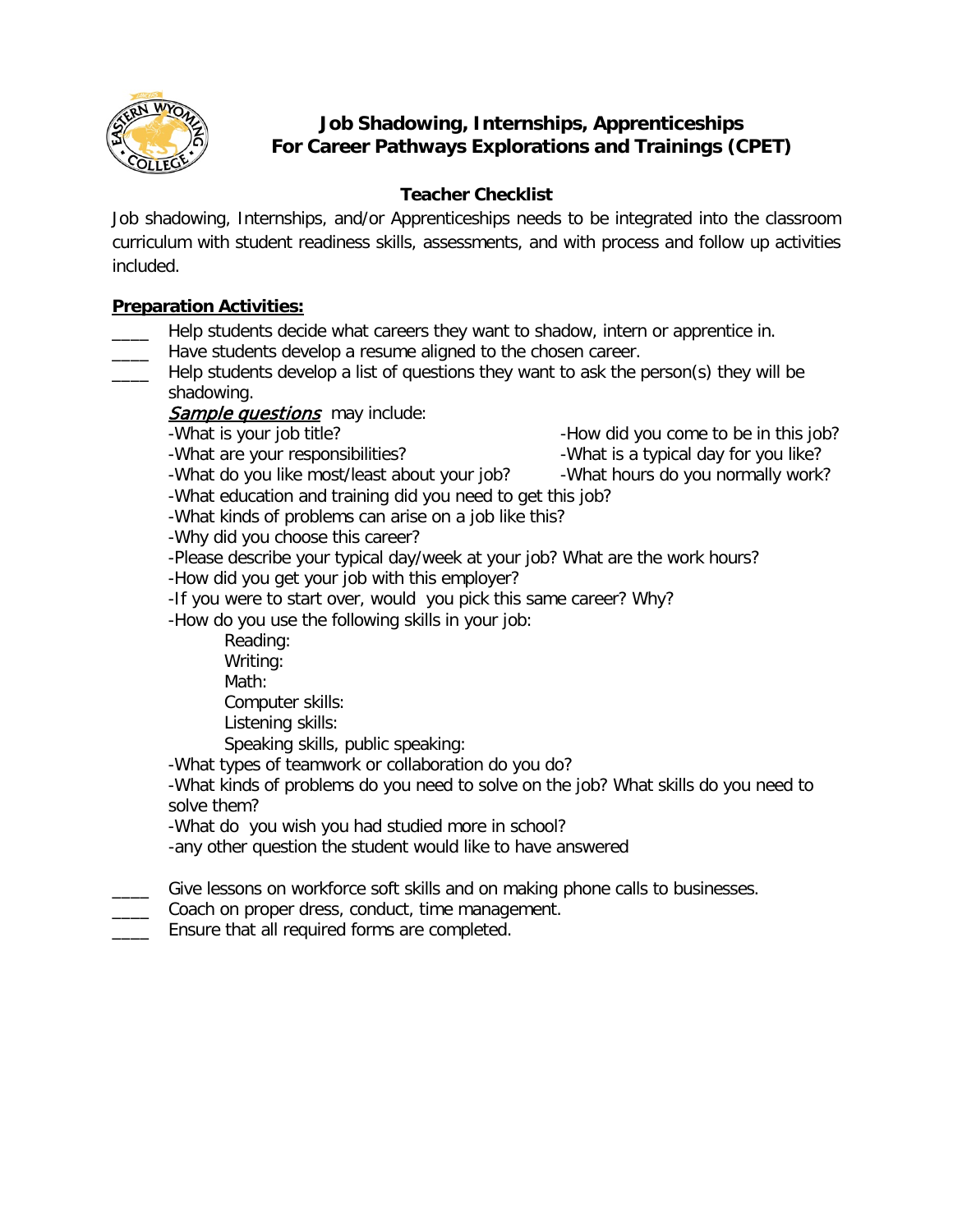### **Day before the CPET:**

- Refer student to STUDENT CHECKLIST form
- Make sure release form is signed and submitted.
- \_\_\_\_ Support students calling the worksite host the day before to confirm they meeting time and place. This has proven to be an essential part of the process, insuring good communication and a successful experience for both student and employer.
- Review proper dress, conduct, and the need to ARRIVE ON TIME!
- \_\_\_\_ Review any forms, assignments, or other expectations.

### **After CPET has been completed:**

- $\triangleright$  Give students time for debriefing session.
- $\triangleright$  Write and mail follow-up thank you letter.
- $\triangleright$  In a café, have students brainstorm what skills are needed in the workplace today and for the future.
- $\triangleright$  Write report/essay on what the student observed and what interested them most. -How does this profession fit into society and the changing economy? -What are some recommendations for preparing for a career in this field? -What is the relationship between career choice and lifestyle choice (i.e. leisure time, home life, social life, vacation time, dress requirements, hobbies, and community service?)
- Have students write 'Job Descriptions' for the same job in 1950, 2000, 2050 based upon what they learned from their experience.
- $\triangleright$  Oral presentations-Have students create a powerpoint or a movie using moviemaker about their job shadowing experience. If possible, invite some of the workplace hosts to these presentations.
- $\triangleright$  Newspaper article-Share the experience to the larger community; contact local newspaper to have them write an article about the successful job shadowing experience (Always be sure to 'thank the workplace host').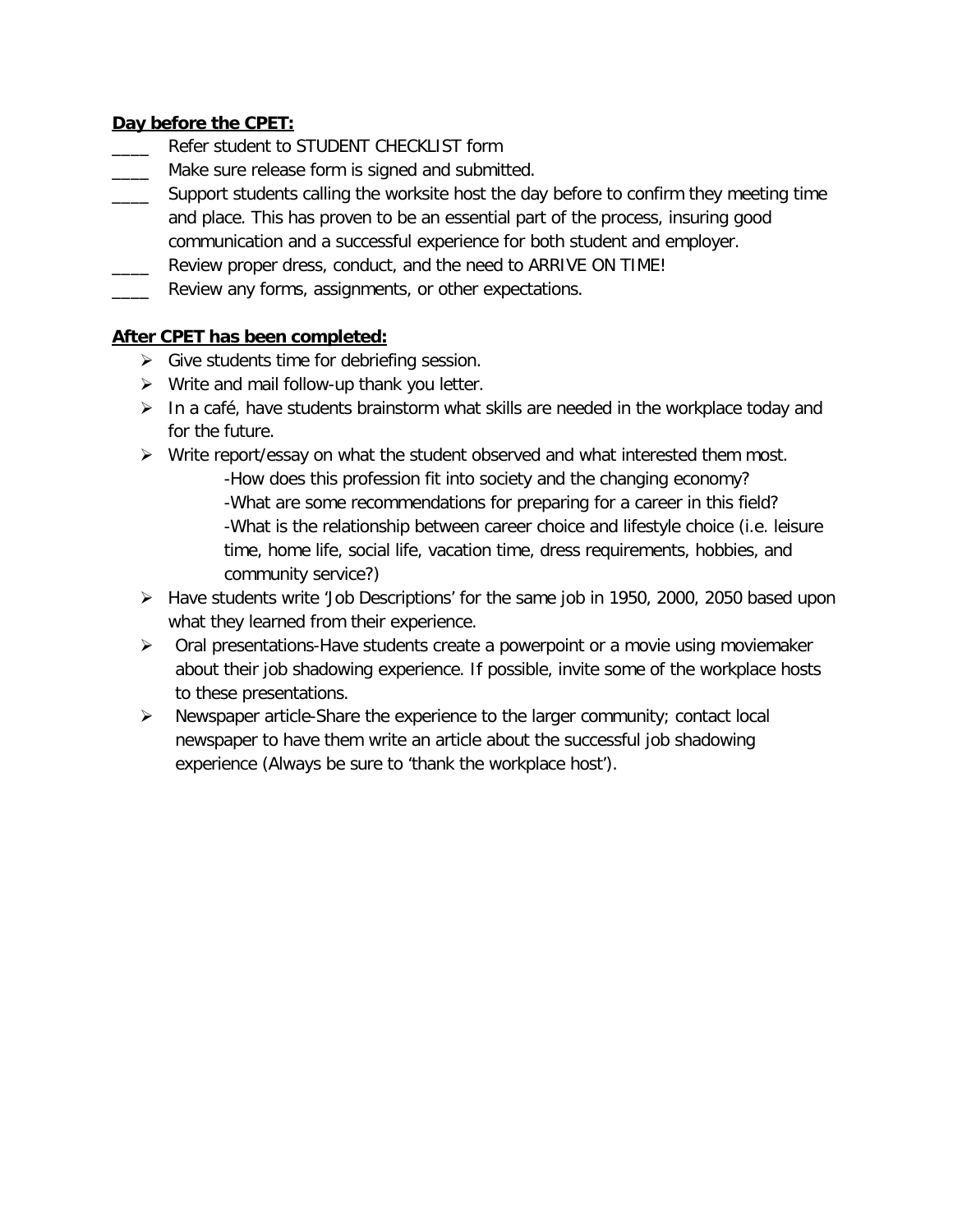

# **STUDENT INFORMATION/AGREEMENT**

CPET's offer the student a great opportunity and are a privilege not awarded to all Adult Education students. Many professionals in our community are willing to have an Adult Education student spend time with them so that the student will be able to get a first-hand view of the workplace. This opportunity will:

- $\triangleright$  Allow you to connect with an adult in a career field of your interest and experience the workplace and workday first hand.
- $\triangleright$  Demonstrate the connection between academics and careers, encouraging you to learn by making your class work more relevant.
- $\triangleright$  Build community partnerships that will enhance the educational experience of all students.
- $\triangleright$  Introduce you to the requirements of professions and industries to help you prepare to join the workforce of the 21<sup>st</sup> century.
- Encourage an ongoing relationship between Adult Education students and caring adults who are employed in a career.

If you want to participate in this opportunity, please complete the following information and agreement, and return it your Adult Education instructor.

| CAREERS/INDUSTRIES OF INTEREST:<br>Please give a first and second choice. |
|---------------------------------------------------------------------------|

1.\_\_\_\_\_\_\_\_\_\_\_\_\_\_\_\_\_\_\_\_\_\_\_\_\_\_\_\_\_\_\_\_\_\_\_

2.\_\_\_\_\_\_\_\_\_\_\_\_\_\_\_\_\_\_\_\_\_\_\_\_\_\_\_\_\_\_\_\_\_\_\_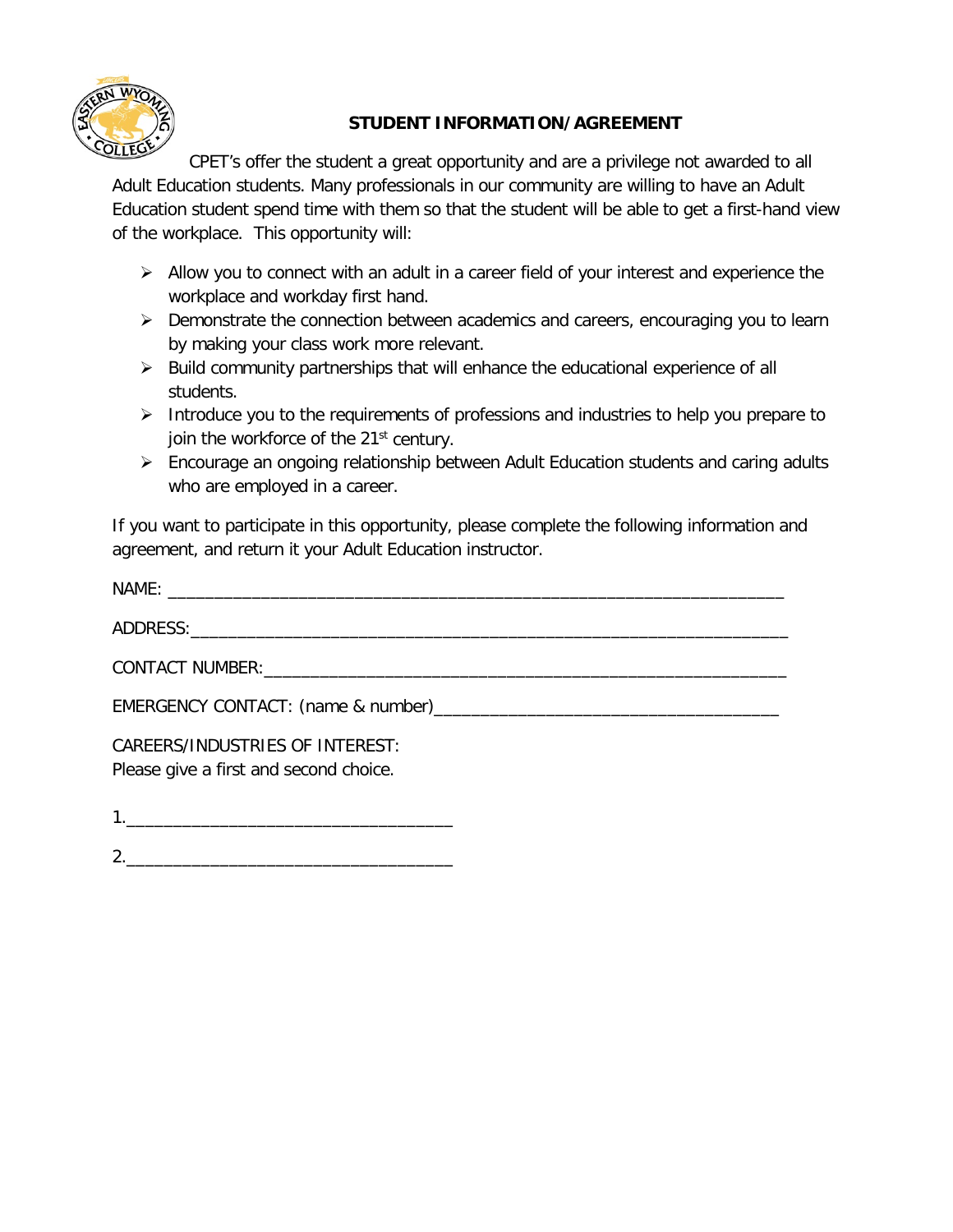### **Agreement of Understanding**

I understand that in order to participate in a CPET that I am responsible for the following:

- $\triangleright$  Turning in an interest/agreement form and a resume
- $\triangleright$  Being responsible for my own transportation to and from the workplace
- $\triangleright$  Calling the day before beginning the CPET experience to confirm (or cancel if necessary)
- $\triangleright$  Dressing and conducting myself in an appropriate manner
- $\triangleright$  Sending a thank you letter within the first week after the work experience has been completed
- Completing any follow up assignments/activities for the Adult Education program at Eastern Wyoming College

| Signature: |  |
|------------|--|
|            |  |
| Date:      |  |

**For students under the age of 18, parental/guardian consent must also be given to participate in a CPET.** 

**Signed consent is hereby given:**

| Signature: | (parent/guardian) |
|------------|-------------------|
|------------|-------------------|

**Date: \_\_\_\_\_\_\_\_\_\_\_\_\_\_\_\_\_\_\_\_\_\_\_\_\_\_\_\_\_\_\_\_\_\_\_\_**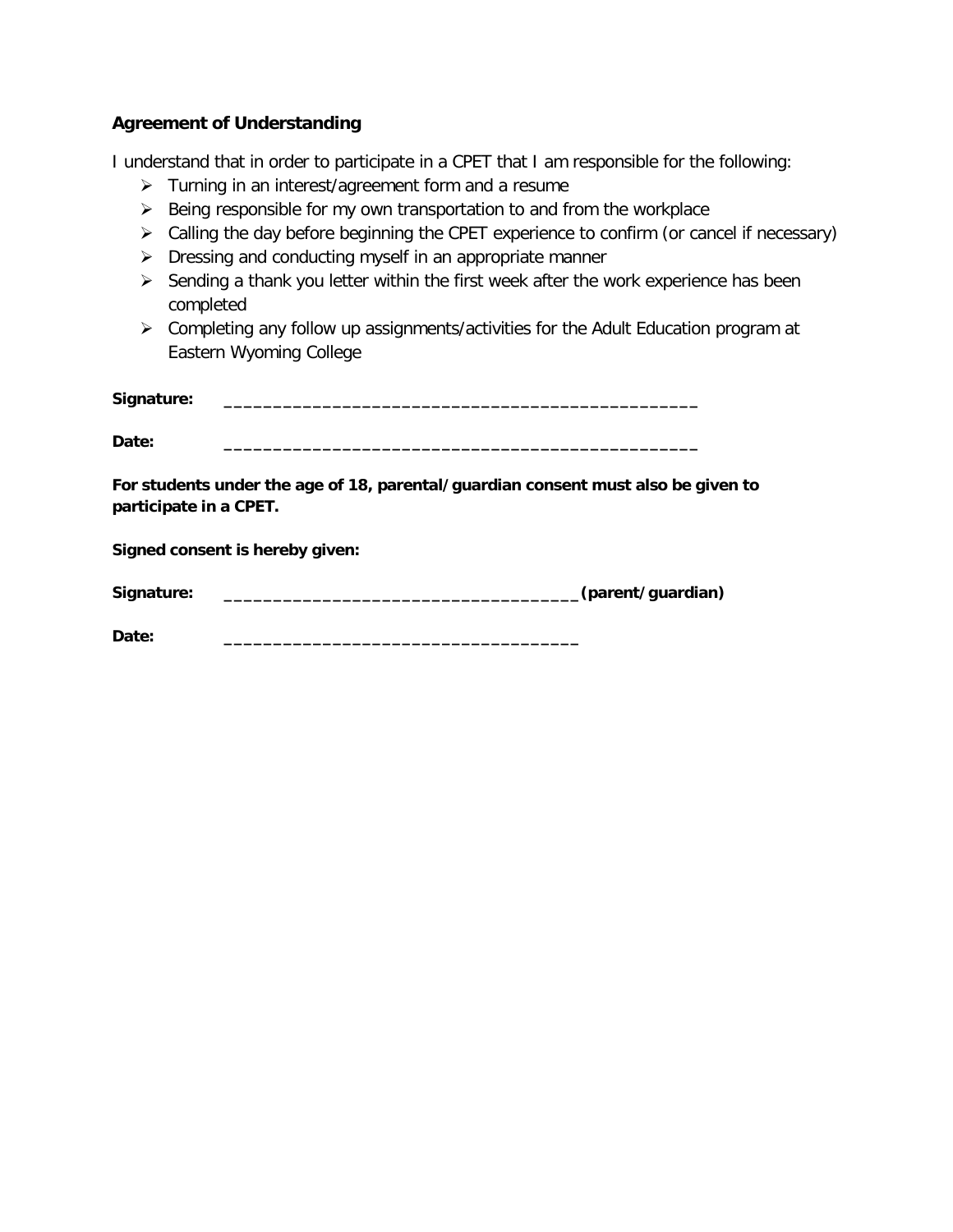

# **Adult Education CPET Verification Form**

# **To be completed by student:**

| Student's Name:        |                                                                                                                      |
|------------------------|----------------------------------------------------------------------------------------------------------------------|
| Address:               |                                                                                                                      |
|                        |                                                                                                                      |
| Date of CPET:          | <u> 1989 - Johann John Harry Harry Harry Harry Harry Harry Harry Harry Harry Harry Harry Harry Harry Harry Harry</u> |
| Name of Worksite       |                                                                                                                      |
| Job title of Workplace |                                                                                                                      |
| Name of Company/       |                                                                                                                      |
|                        |                                                                                                                      |
| Comments:              |                                                                                                                      |

# **Signature of Workplace Host**

Please affix business card if available.

\_\_\_\_\_\_\_\_\_\_\_\_\_\_\_\_\_\_\_\_\_\_\_\_\_\_\_\_\_\_\_\_\_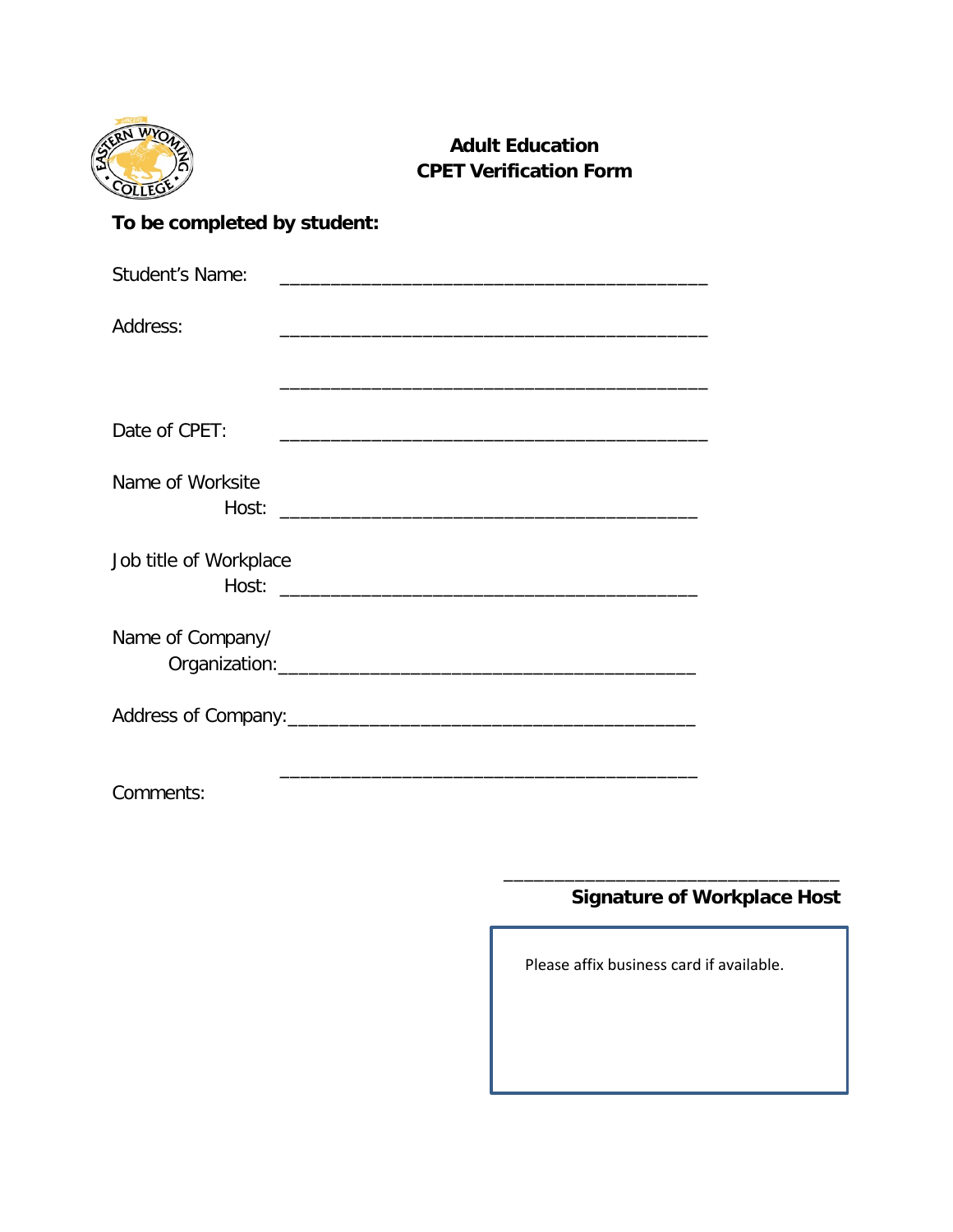#### **Student Checklist**



### **Before the CPET experience**

- complete and sign the student information/agreement form
- \_\_\_\_ complete a resume
- \_\_\_\_ turn both forms in to your Adult Education instructor
- \_\_\_\_ Call the day before the CPET experience to confirm (or cancel if necessary)
- \_\_\_\_ Complete your section on the VERIFICATION FORM

### **Day of CPET**

- \_\_\_\_ Take the following with you:
	- -questions to ask
	- -verification form
	- -something to write with
- Dress appropriately
- Introduce yourself (strong handshake and direct eye contact are important)
- Get the VERIFICATION FORM signed by the workplace host and thank them

### **After the CPET**

- Write a thank you letter to the workplace host and mail it within one week of the experience
- complete all other required Adult Education assignments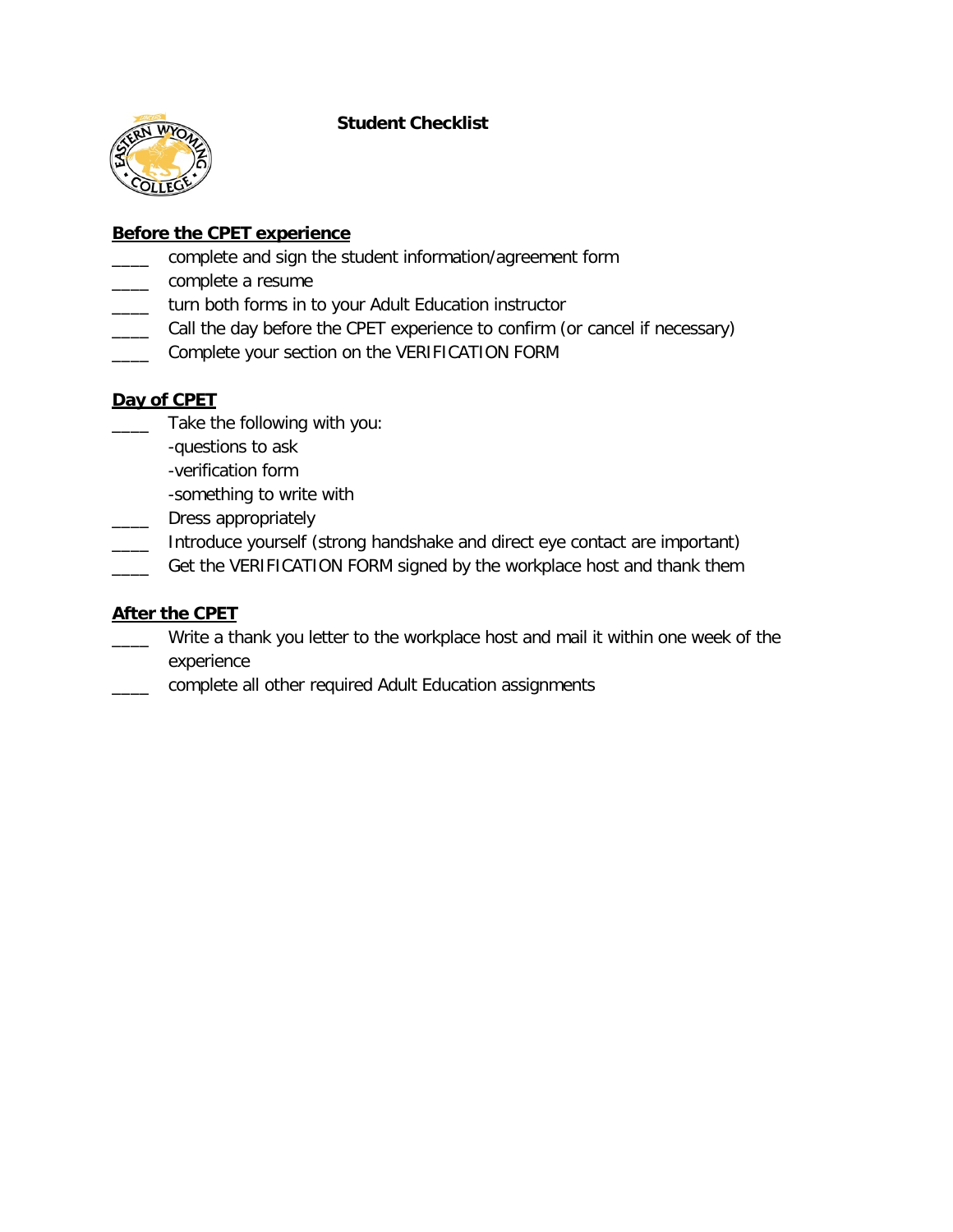

## **Adult Education CPET Student Evaluation Form**

Name: \_\_\_\_\_\_\_\_\_\_\_\_\_\_\_\_\_\_\_\_\_\_\_\_\_\_\_\_\_\_\_\_\_\_\_\_\_\_\_

Address:

Thank you for participating in the CPET program as part of your Adult Education learning experience. Please complete this brief evaluation of your experience so that we can continue to improve this experience for others. Rate the following on a scale from 1 to 6.

\_\_\_\_\_\_\_\_\_\_\_\_\_\_\_\_\_\_\_\_\_\_\_\_\_\_\_\_\_\_\_\_\_\_\_\_\_\_\_

|                                                                            | $1 =$ strongly disagree |           |                                | $6 =$ strongly agree                |   |                |   |
|----------------------------------------------------------------------------|-------------------------|-----------|--------------------------------|-------------------------------------|---|----------------|---|
| I learned how much education is<br>needed for this profession.             |                         | $1 \quad$ |                                | $2 \qquad 3 \qquad 4$               |   | 5 <sub>5</sub> | 6 |
| I learned what skills are required<br>to do this job.                      |                         |           |                                | $1 \quad 2 \quad 3 \quad 4 \quad 5$ |   |                | 6 |
| I enjoyed my workplace experience.                                         |                         |           |                                | $1 \quad 2 \quad 3 \quad 4$         |   | 5              | 6 |
| I would recommend that other<br>students participate in a CPET experience. |                         | 1         | $2 \left( \frac{1}{2} \right)$ | 3                                   | 4 | 5              | 6 |

- 1. What did you enjoy about this experience?
- 2. What problems did you encounter?
- 3. What would have made this a better experience for you?
- 4. What was the most interesting thing you learned?
- 5. Any additional comments?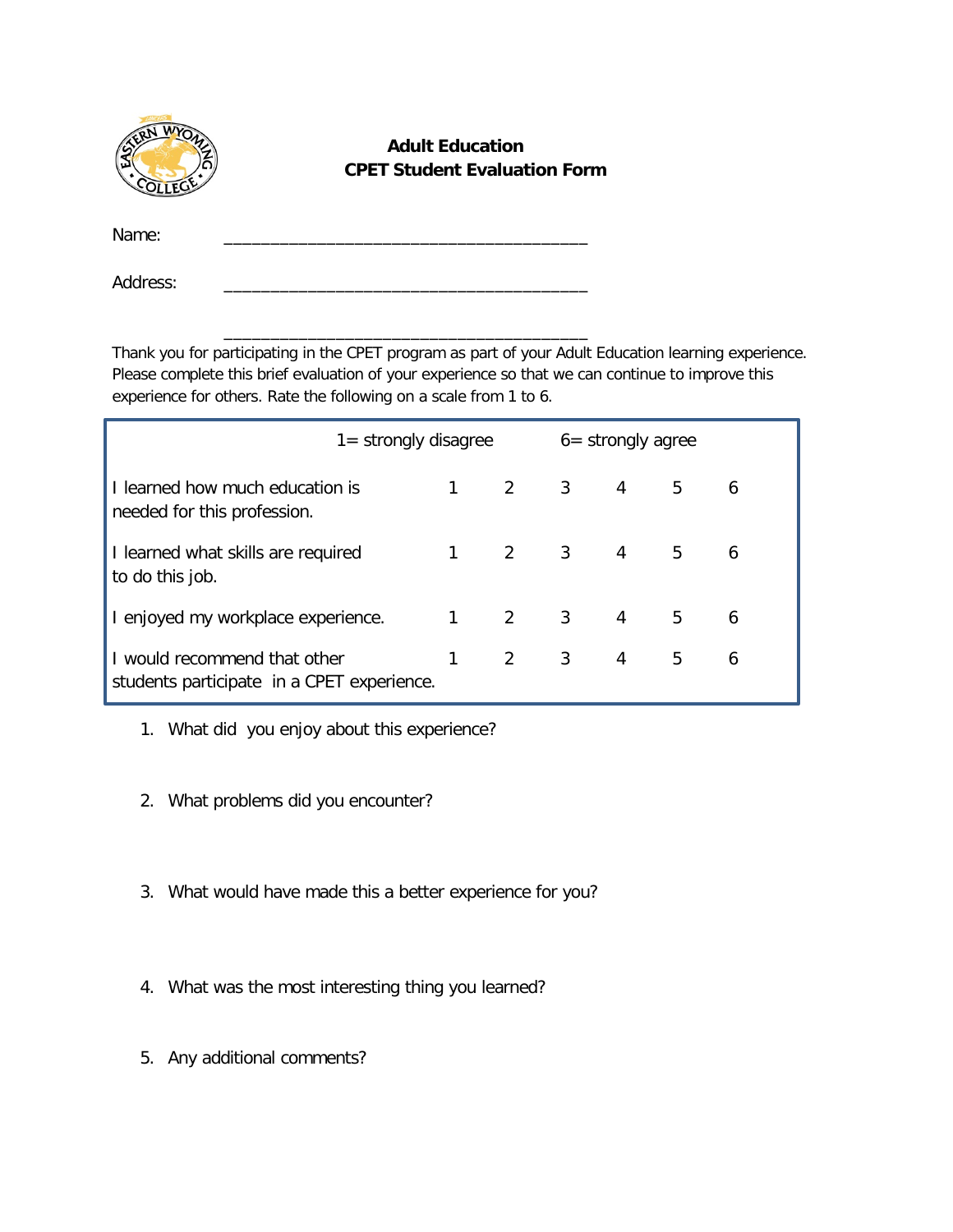

 **Adult Education Photo Release Form**

I understand that my participation in EWC's CPET program may attract attention from the media and is also used to promote partnerships between the College and employers, so there is a possibility that students may be photographed during this experience. I grant permission to photograph my experience.

Signed: \_\_\_\_\_\_\_\_\_\_\_\_\_\_\_\_\_\_\_\_\_\_\_\_\_\_ Date:\_\_\_\_\_\_\_\_\_\_\_\_\_\_\_\_\_\_

**For students under the age of 18, parental consent must also be given to allow photos to be used for the purposes specified above.**

Signed: \_\_\_\_\_\_\_\_\_\_\_\_\_\_\_\_\_\_\_\_\_\_\_\_\_\_ (parent/guardian)

(Date)



 **Adult Education Photo Release Form**

\_\_\_\_\_\_\_\_\_\_\_\_\_\_\_\_\_\_\_\_\_\_\_\_\_\_

\_\_\_\_\_\_\_\_\_\_\_\_\_\_\_\_\_\_\_\_\_\_\_\_\_\_

I understand that my participation in EWC's CPET program may attract attention from the media and is also used to promote partnerships between the College and employers, so there is a possibility that students may be photographed during this experience. I grant permission to photograph my experience.

Signed: \_\_\_\_\_\_\_\_\_\_\_\_\_\_\_\_\_\_\_\_\_\_\_\_\_\_ Date:\_\_\_\_\_\_\_\_\_\_\_\_\_\_\_\_\_\_

**For students under the age of 18, parental consent must also be given to allow photos to be used for the purposes specified above.**

Signed: \_\_\_\_\_\_\_\_\_\_\_\_\_\_\_\_\_\_\_\_\_\_\_\_\_\_ (parent/guardian)

(Date)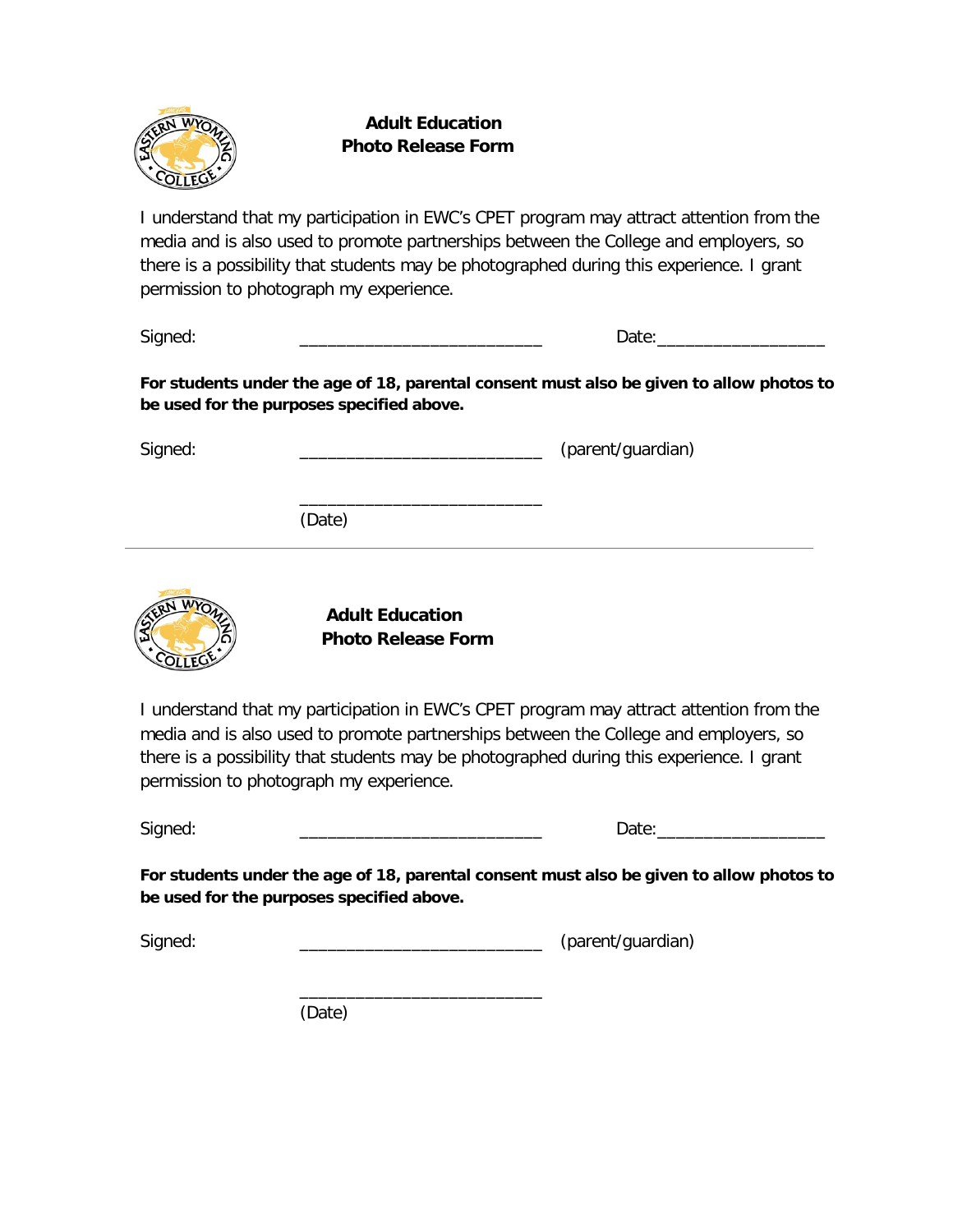

# **Job Shadowing, Internships, Apprenticeships For Career Pathways Explorations and Trainings (CPET)**

Employer Information

#### **Purpose of a CPET:**

- **Allow students to connect with an adult in a career field of their interest and experience the workplace and workday first hand.**
- **Demonstrate the connection between academics and careers, encouraging students to learn by making their class work more relevant.**
- **Build community partnerships between educational programs and businesses that enhance the educational experience of all students.**
- **Introduce students to the requirements of specific careers to help them prepare to join the workforce of the 21st century.**
- **Encourage an ongoing relationship between Adult Education students and caring adults who are employed in a career.**

|         | I would like to support a CPET program by:<br>Endorsing and promoting a job shadow/internship/apprenticeship (please circle<br>preference) on behalf of my                                                      |                  |  |  |  |  |  |
|---------|-----------------------------------------------------------------------------------------------------------------------------------------------------------------------------------------------------------------|------------------|--|--|--|--|--|
|         |                                                                                                                                                                                                                 |                  |  |  |  |  |  |
|         |                                                                                                                                                                                                                 |                  |  |  |  |  |  |
|         |                                                                                                                                                                                                                 |                  |  |  |  |  |  |
|         | My company will support this CPET experience by allowing ______ Adult Education<br>student from Eastern Wyoming College to participate in<br>1. A job shadow where the student will shadow ___________________. |                  |  |  |  |  |  |
|         |                                                                                                                                                                                                                 | (name and title) |  |  |  |  |  |
|         | 2. An internship where the student will perform tasks in __________________.                                                                                                                                    | (department)     |  |  |  |  |  |
|         | Assigned tasks to include:                                                                                                                                                                                      |                  |  |  |  |  |  |
|         | _____ unpaid internship for ________________ hours/weeks/months/<br>(please specify duration)                                                                                                                   |                  |  |  |  |  |  |
|         | _____ paid internship for _________________ hours/weeks/months/<br>(please specify duration)                                                                                                                    |                  |  |  |  |  |  |
|         | (career)                                                                                                                                                                                                        |                  |  |  |  |  |  |
| Signed: |                                                                                                                                                                                                                 |                  |  |  |  |  |  |
| Phone:  | (Name & Title)                                                                                                                                                                                                  |                  |  |  |  |  |  |
| Email:  |                                                                                                                                                                                                                 |                  |  |  |  |  |  |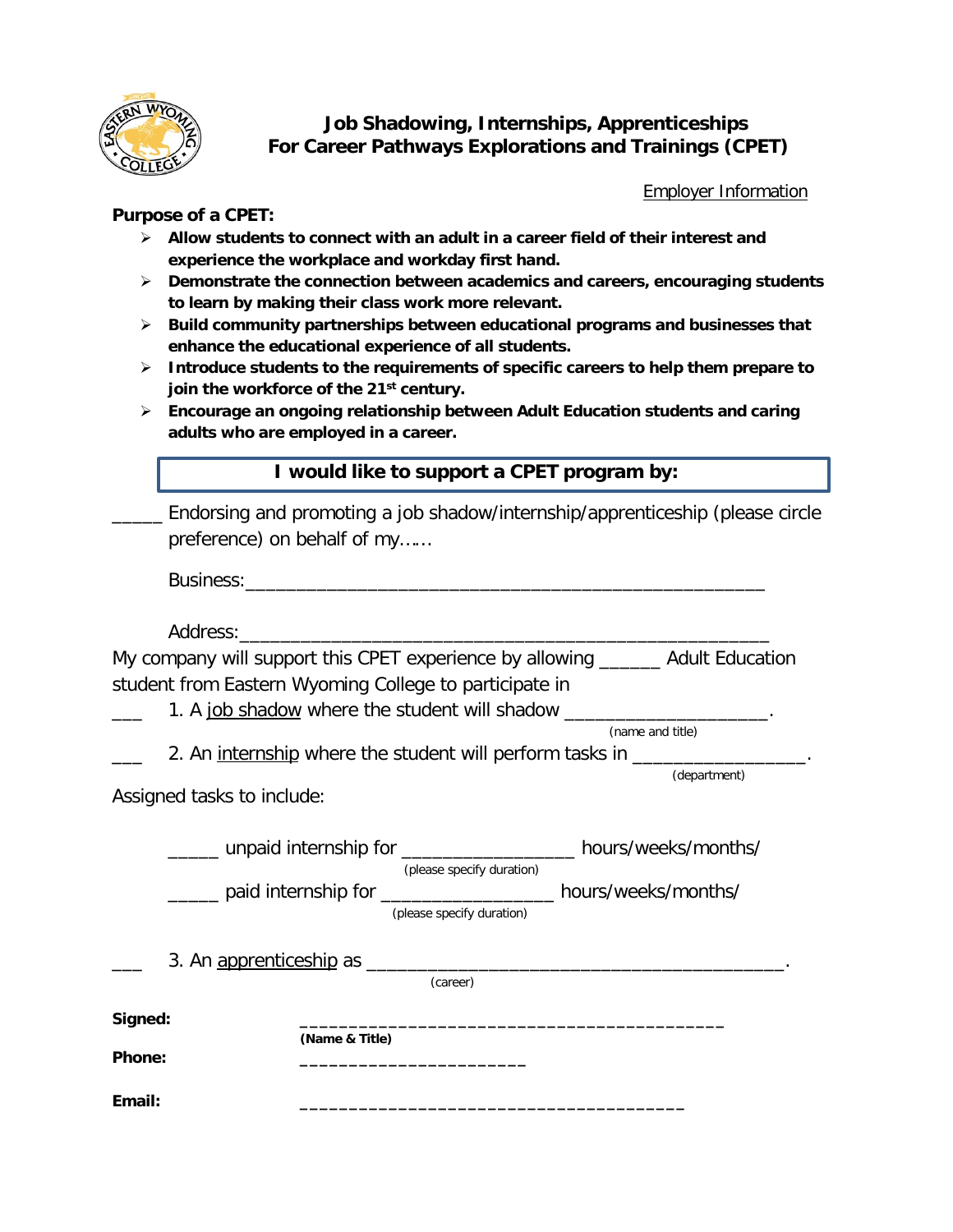

# **Employer Guidelines for a CPET**

Name Company

Thank you for allowing Thank you for allowing Wyoming College's Adult Education program to 'shadow'/intern/apprentice with you on the

\_\_\_\_\_\_\_\_\_\_\_\_\_\_\_\_\_\_\_\_\_\_\_\_\_\_\_\_\_\_\_\_\_\_ \_\_\_\_\_\_\_\_\_\_\_\_\_\_\_\_\_\_\_\_\_\_\_\_\_\_\_\_\_\_\_

following dates:\_\_\_\_\_\_\_\_\_\_\_\_\_\_\_\_\_\_\_\_\_\_\_\_\_\_\_\_\_\_\_\_\_\_\_\_\_\_\_.

S/he will be calling you the day before to confirm (or cancel if necessary). If you should have questions or last minute changes, please contact:

\_\_\_\_\_\_\_\_\_\_\_\_\_\_\_\_\_\_\_\_\_\_\_\_\_\_\_\_\_\_\_\_\_\_\_ \_\_\_\_\_\_\_\_\_\_\_\_\_\_\_\_\_\_\_\_\_

Name **Name** Phone

# **Please find attached:**

- $\triangleright$  The student's resume
- $\triangleright$  A list of questions the student has created

# **Guidelines and Suggestions:**

- $\triangleright$  Plan for the time that you will spend with the student to best fit your schedule.
- $\triangleright$  Please allow some time for the following: -showing the student around the workplace -answering some of the questions the student has -an opportunity for the student to 'shadow' you while you work/learn how to successfully complete tasks associated with a specific career -hands-on experience (if appropriate)
- $\triangleright$  Many of the students will be nervous at first, and it is important that you set the tone and explain the schedule for the time you will be spending with them. Since you will have the student's resume ahead of time, you will have a sense of his/her interests and can use these as topics for 'icebreaker' questions (if necessary)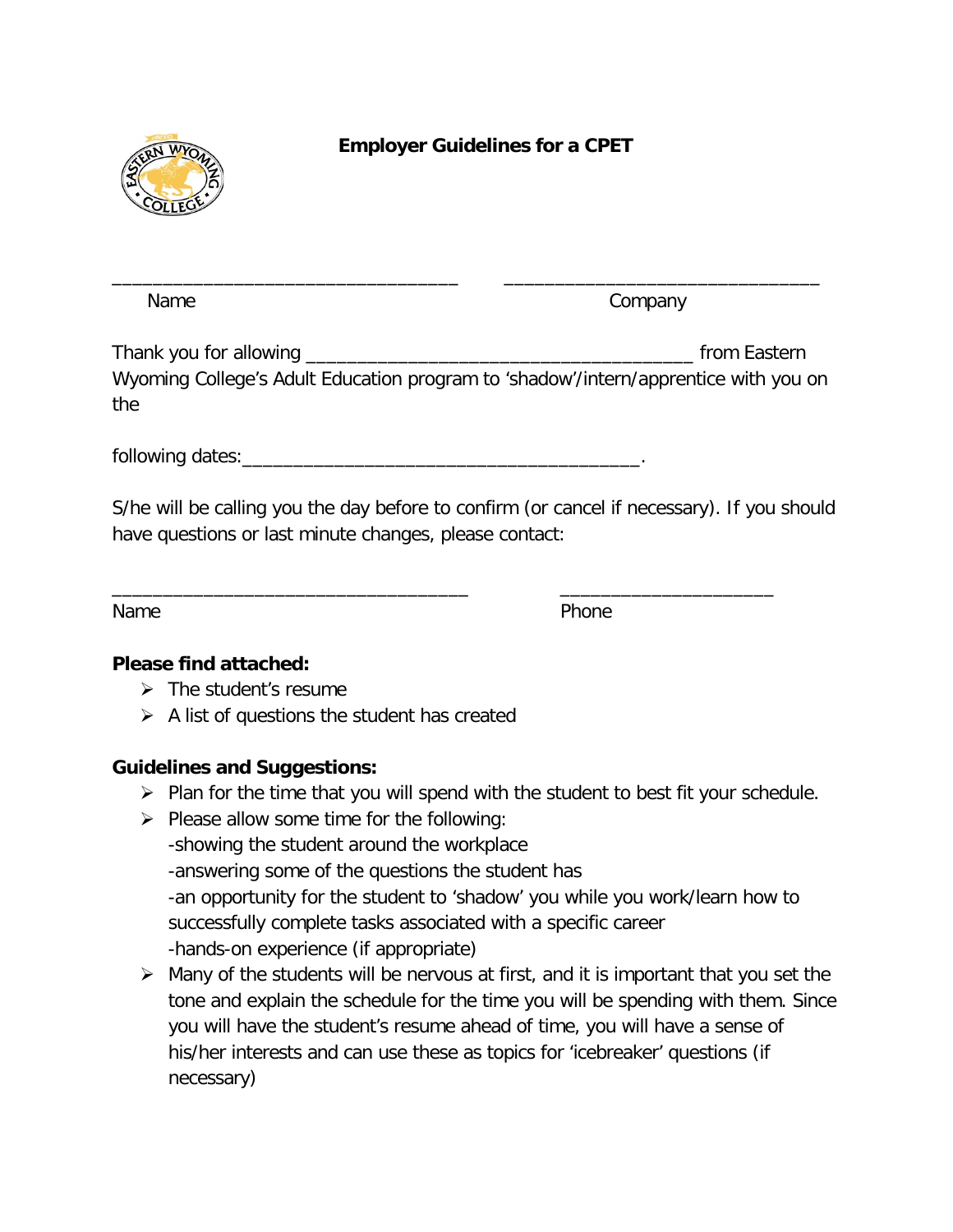| <b>Adult Education</b><br><b>WV</b><br><b>Employer Evaluation of a CPET</b>                                                                                                           |                                                                                                                                           |  |  |   |                |   |   |   |
|---------------------------------------------------------------------------------------------------------------------------------------------------------------------------------------|-------------------------------------------------------------------------------------------------------------------------------------------|--|--|---|----------------|---|---|---|
|                                                                                                                                                                                       | Name & Title:                                                                                                                             |  |  |   |                |   |   |   |
|                                                                                                                                                                                       | Name of Business:                                                                                                                         |  |  |   |                |   |   |   |
|                                                                                                                                                                                       | Name of Student:<br><u> 1989 - Johann John Stone, market fan it ferskearre fan it ferskearre fan it ferskearre fan it ferskearre fan </u> |  |  |   |                |   |   |   |
| Thank you for participating in our CPET student experience. Please complete this brief<br>evaluation of the student's participation and of your overall experience with this program. |                                                                                                                                           |  |  |   |                |   |   |   |
| Rate the following on a scale from 1 to 5.<br>$2 =$ fair<br>4=above average<br>5=excellent<br>$1 = poor$<br>$3 = average$                                                             |                                                                                                                                           |  |  |   |                |   |   |   |
| $1_{\cdot}$                                                                                                                                                                           | The student<br>arrived to work on time.                                                                                                   |  |  | 1 | 2              | 3 | 4 | 5 |
| 2.                                                                                                                                                                                    | dressed appropriately.                                                                                                                    |  |  | 1 | $\overline{2}$ | 3 | 4 | 5 |
| 3.                                                                                                                                                                                    | behaved in a professional<br>manner.                                                                                                      |  |  | 1 | 2              | 3 | 4 | 5 |
| 4.                                                                                                                                                                                    | communicated thoughts,<br>comments, and other verbal requests<br>in an appropriate manner.                                                |  |  | 1 | 2              | 3 | 4 | 5 |

- 5. actively participated in his/her 1 2 3 4 5 CPET experience.
- 6. showed interest in learning 1 2 3 4 5 about this career.
- 7. was prepared & willing to handle  $\begin{array}{cccc} 1 & 2 & 3 & 4 & 5 \end{array}$ daily tasks as assigned (if appropriate)
- 8. showed aptitude in using computer skills 1 2 3 4 5 as appropriate for this career.
- 9. did not use his/her personal cell phone  $1 2 3 4 5$ inappropriately during work hours.
- 10. demonstrated academic ability to perform 1 2 3 4 5 tasks associated with this profession.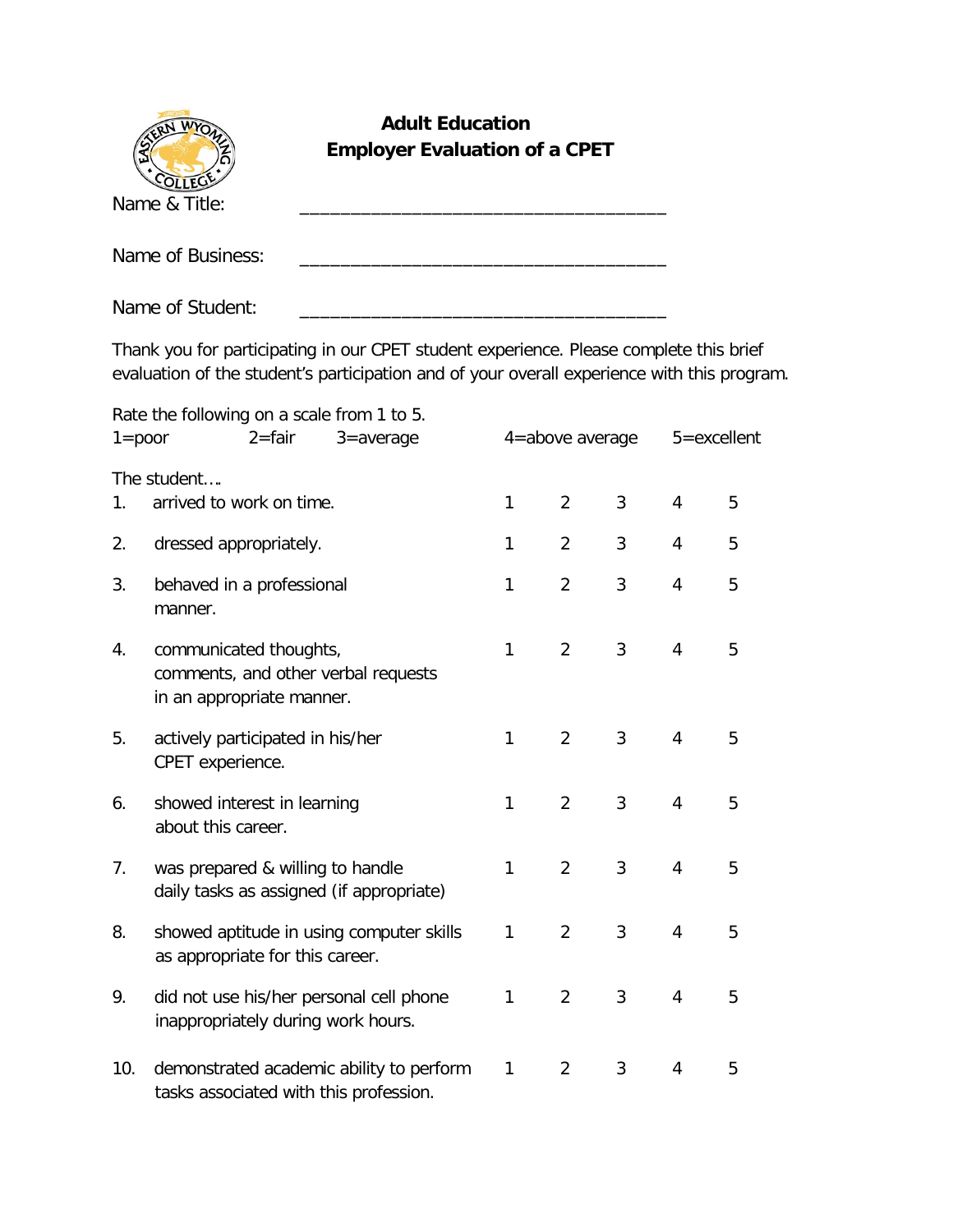What made this experience positive/negative for you/your company?

What obstacles did you/your company encounter?

What would have made this a better experience for you/your company?

Would you consider hosting another student? Yes No

Any additional comments?